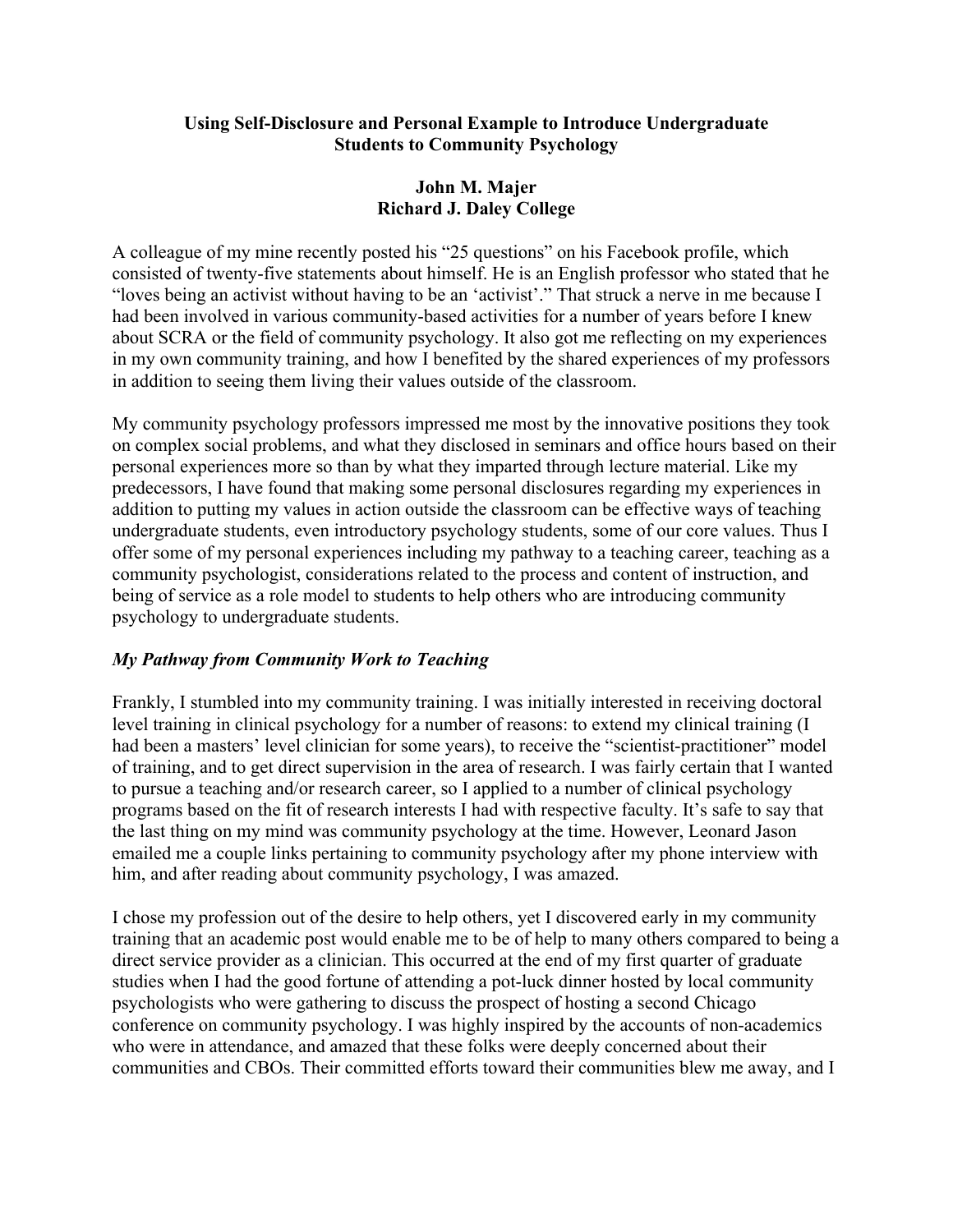really admired their applied approach to action research. Listening to their experiences prompted me to join SCRA later that evening.

I consider myself to be extremely fortunate for having Lenny as my mentor. He served (and continues to do so) as a guide and role model on several levels. My writing skills were strengthened and my passion for action research increased. Just before I graduated, I earned a few more publications, served as a reviewer for a few journals, and received a job offer by Lenny who persuaded me to work with him in grant writing instead of taking on a highly prestigious post-doctoral, clinical position. Lenny explained that grant writing would better serve me in my pursuit of an academic post, so I gladly accepted his offer despite the very swanky downtown office set-up with full secretarial support. My choice was a bit unconventional for one exiting a clinical doctoral track, but I was more passionate about academia than obtaining licensure.

I easily spent about 50 hours/week working for the Center for Community Research because I was really stoked about my work. I became more involved in research from a grant writing perspective and before I knew it I was serving on an editorial board for a journal. More reviews came my way, and my reading and writing skills increased. I knew I was pretty well prepared for a tier one academic post so I began searching. However, I had to limit my job search because my wife was deeply involved in her professional development as a local artist. This was a challenge because I saw myself as an excellent fit with some posts at very nice out-of-state universities. I left no stone unturned given my relatively small search perimeter, so in addition to university posts in the area, I applied to…er…community colleges: "the kiss of death", a number of academic psychologists told me.

By spring 2006, I declined two university positions to accept a position at Richard J. Daley College, a community college located on the southwest side of Chicago, Illinois. I found myself at odds with the trajectory that I had been following for the past several years. It didn't make things easier knowing that my colleagues were taking university/research posts. But there was something that felt very real to me at Daley College, and I did think I could continue experiencing the intellectual aspects of community-based research at this new setting. There was something among the faculty and administrators I met during my interviews that excited me about the prospect of teaching. I found myself among dedicated people who were greatly invested in the people they served, and I could clearly see their efforts were aimed toward social justice. They had that sense of duty, mission, and dedication I felt at the second Chicago community psychology conference pot-luck dinner years ago.

### *Teaching as a Community Psychologist*

Daley College is home to many first generation college students, setting it apart from mainstream educational settings. They do not come from affluent families: most live in lower SES neighborhoods and are not college prepped. Most Daley students can be categorized as Latino/a-American, African-American, and literally European American (i.e., recent "white" US immigrants). Many can be considered as being first or second generation Americans in terms of their immigrant status. Now, I am a fourth generation, Anglo-American (i.e., "white"), heterosexual man with a doctorate in clinical psychology with a community emphasis. I'm a published scholar with an area of expertise (substance abuse) based on research, community, and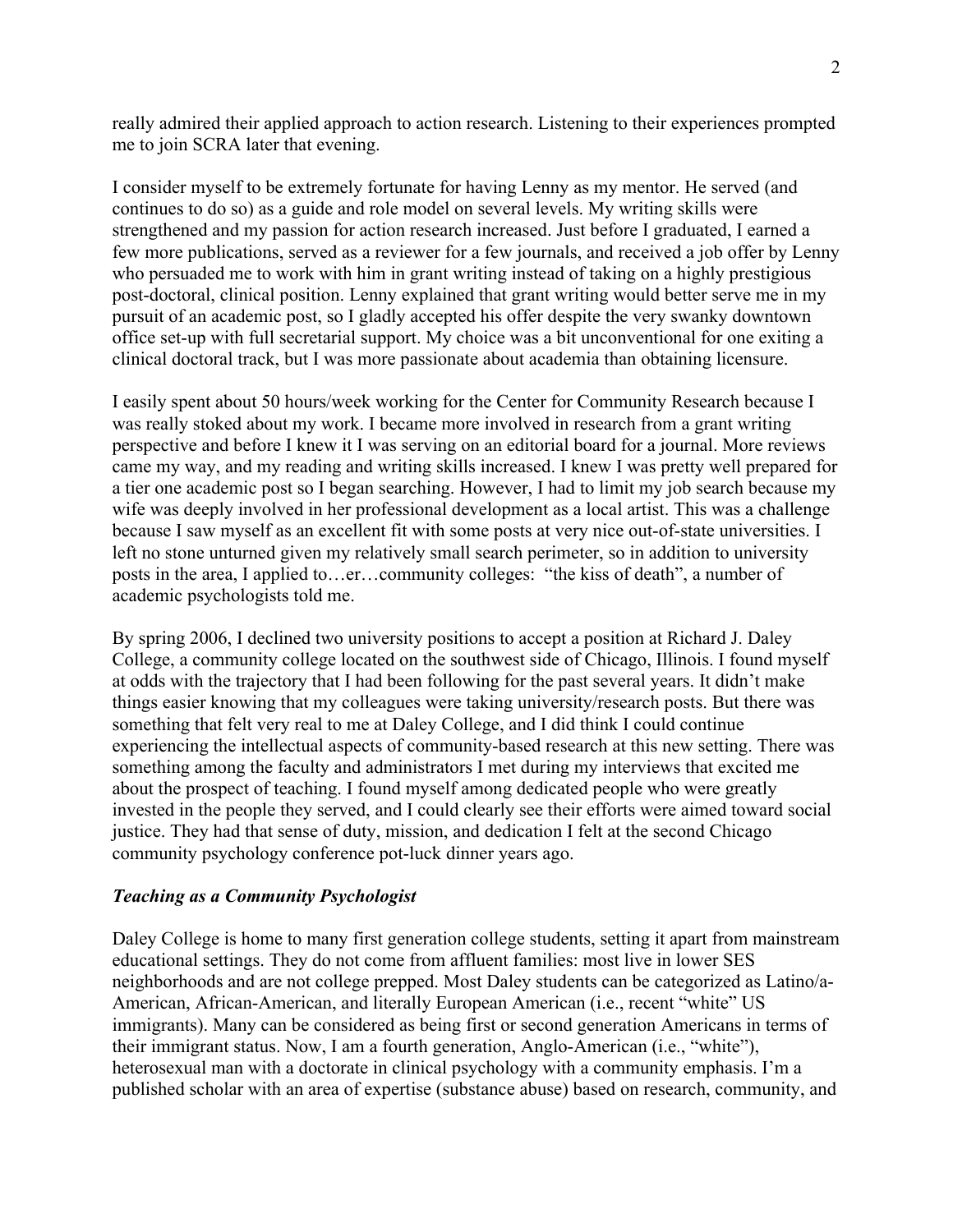clinical experiences, including those from the prestigious Johns Hopkins Hospital. What do I have to offer?

Like most of us, the answer is plenty. For instance, my community involvement in terms of both my training and professional experiences have shaped me to become a well-informed educator. I have a number of relevant experiences to offer my students in terms of research and practice; both as a clinical and community psychologist. I think it's very desirable for educators to share "real" field experiences in fleshing out concepts that are discussed in courses. Many of my instructors whose pedagogy had a lasting impression on me were the "doers" who had professional life experiences to share. I believe that community psychology tracks prepare us well because they consist of various applied components that we can share with our students.

Although my professional community-based experiences were quite informative, my subsequent community psychology training emphasized the need for understanding human diversity within the field of community psychology in addition to the broader field of psychology. I had some idea of my sense of racial identity prior to my doctoral studies, yet my limited insights grew as a result of coursework, additional community involvement, and networking with diverse others while completing my program. For instance, I have always been defensive whenever the concept of racism was discussed because I did not want to be stereotyped. I grew up in a very liberal area of Los Angeles during a radical time of modern history and felt very fortunate for the social influences I received in my upbringing in addition to the guidance I received from my Dad regarding race relations. I always took a stand against racial prejudice and fought against it with both my words and fists. I believed firmly that I was quite open minded.

However, I found myself exposed to new ideas in my community training; for example, how race can be conceptualized within a sociopolitical perspective that may offer more understanding of phenomena of interest. My community training provided me with insights into some privileges and responsibilities as a white person with respect to race relations and social justice in the US. I became increasingly aware of my position in my society through others' shared experiences and assigned readings that were critically discussed in a diversity seminar. The point here is that in order for this white-straight-man of the US to approach cultural considerations and issues of human diversity as an educator, I have to show that I have some understanding of my sense of racial standing in my society.

I've found that I can mix personal experiences in addition to my academic understanding of course material when addressing topics of human diversity such as race. I certainly do not take a blaming approach or use this as an opportunity for me to purge any sense of white-guilt. I simply disclose my lack of personal experience with experiencing discriminatory practices when discussing issues related to human diversity. For instance, I inform students that I have to believe my non-white/straight friends' and colleagues' experiences with frequent acts of discrimination because this is something that I do not encounter on a day-to-day basis. I am privileged in this sense and make this known. I find that providing such candor in my classes complements discussion of Alderfer's (1994) position that US psychologists typically fail to critically examine unconscious forms of prejudice in terms of race relations.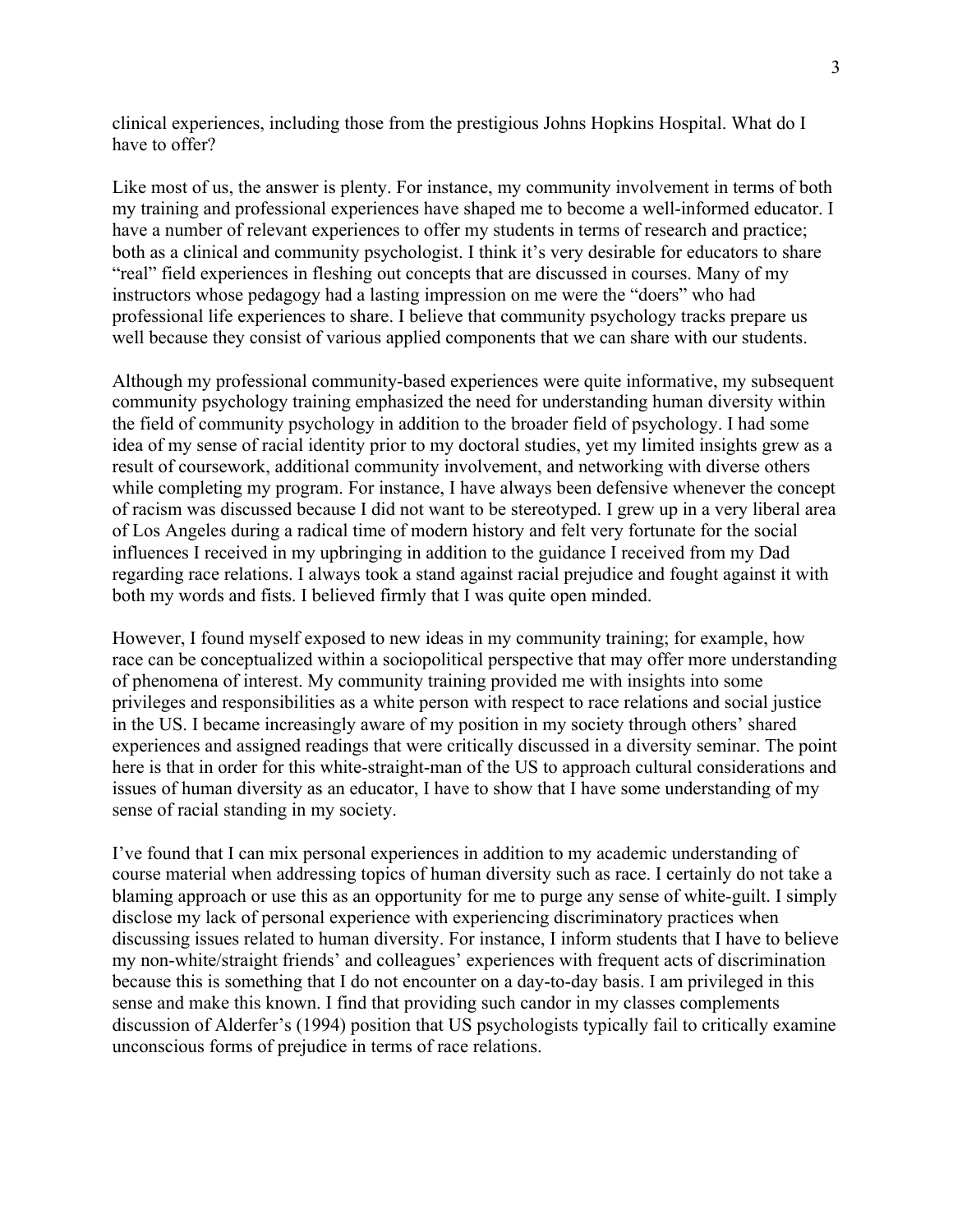For example, I rhetorically posit that if my whiteness (basically) exempts me from most common forms of racial discrimination, how likely would I be to critically examine the relevance of race (or my worldview for that matter) to psychology? If I'm unaware of my position in relation to being a member of a racially dominant group as a white member of US society, then how can I possibly begin to understand the depths of American racism? If I've always viewed race as a nominal variable, why would I be inclined to consider it as anything else, for example, as a matter of identity? If I'm committed to social justice, how I can I lecture on these concepts without giving *some* explanation as to how they pertain to me? I have found students are highly receptive to my candid approach. However, I must also state that I sensed some tension among Anglo-American students when using this approach as a part-time instructor at a predominantly white, private university.

#### *Considering Processes and Content of Instruction*

My previous counseling training got me focused on two important concepts; process and content. As an educator, these are apt considerations. It is one thing for me to know content material, but being mindful of the process of group dynamics is crucial for delivery. Let's face it; we don't enjoy presentations without good delivery. Likewise, I find myself at times being more mindful of the process in terms of my delivery and timing of content presentation during lectures; and this includes explaining how issues of diversity relate to *my* experiences (and lack thereof). Otherwise, I run the risk of coming across in a condescending manner and lose students' interest. For the most part, this simply involves my candid acknowledgement that I have no real experience with being on the butt-end of oppressive practices on a consistent basis; that I can only glean what it must be like from afar, from my relatively cloistered and safe distance. Like relating my applied (clinical, community and research) experiences to course content legitimizes my role as an educator, I believe disclosing some personal experiences provides additional "realworld" examples. My frankness is usually met with students' disclosures of their experiences. As they provide some of their experiences, *they* help to flesh out concepts (e.g., race, acculturation, assimilation), and in doing so, I sense that it gives students a sense of voice that informs all in addition to promoting a sense of ownership in the class.

In addition to bridging personal experiences to content material, I find that it helps to sequence course topics in a way that reinforces learning and encourages a synthesis of related topics for a "bigger picture" understanding. For instance, I discuss diversity issues and cultural considerations in my introductory courses immediately following lectures on scientific methods; the initial topic of the course that most of my introductory students find as being utterly boring. However, it seems to me that by discussing issues of human diversity after discussing scientific methods, students better grasp the limitations of traditional scientific methodology in addition to seeing how the field is rooted among the worldviews of a narrow class of white male researchers from the US.

I might mention that I find it most interesting to ask students, "Can someone tell me which chapter cultural considerations are discussed," to which a few actually skim through their texts and syllabi only to find that there is no assigned chapter available. My response is that I have yet to find an introductory text that devotes a whole chapter to the subject, and that the field of psychology has considerably more room for improvement. Brief side note: I've never been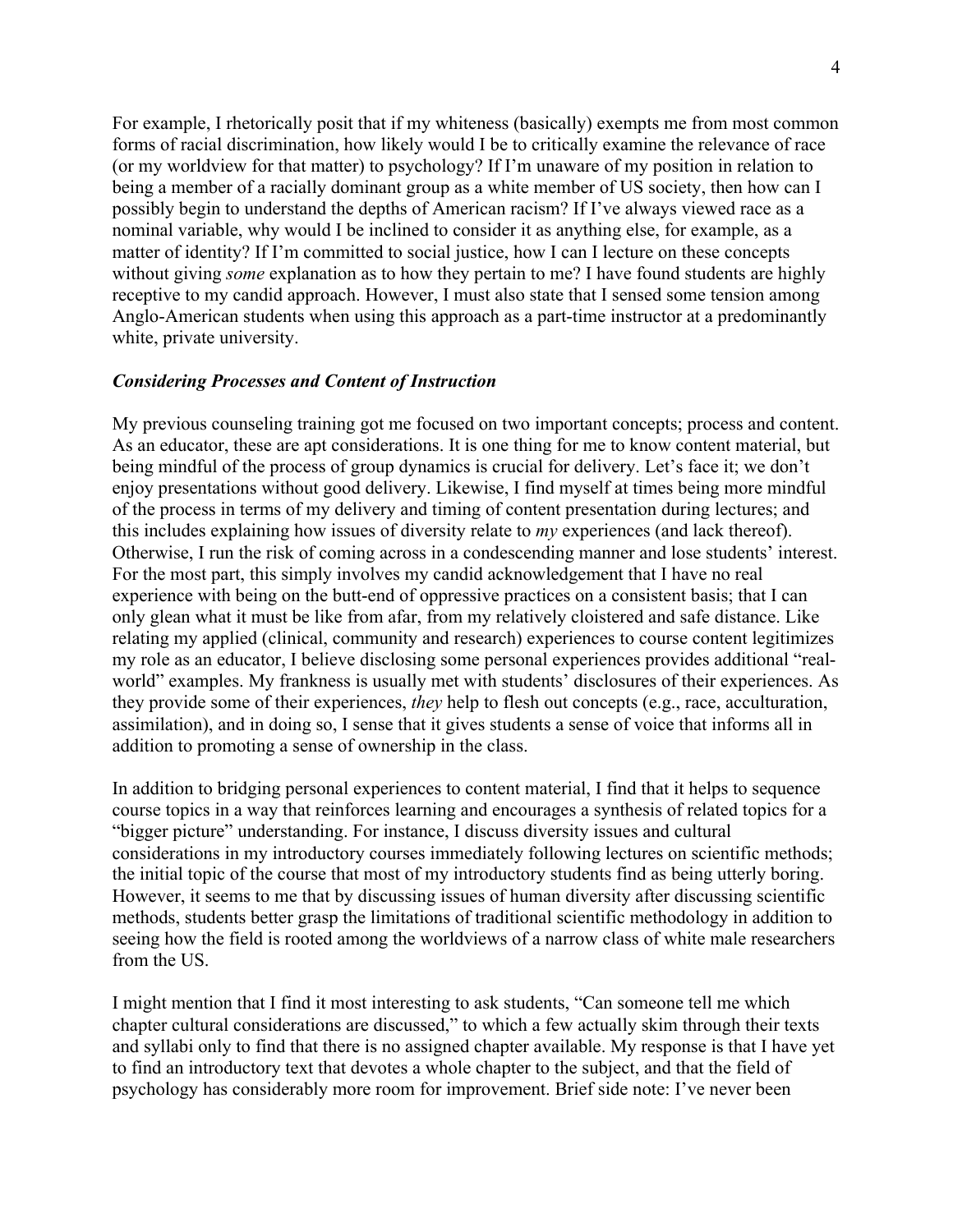completely satisfied with textbooks. In a similar way that our field evolved, I think we need to adopt creative practices instead of relying solely on current systems.

Nonetheless, by addressing issues of diversity, students quickly begin to appreciate the difference between qualitative and quantitative methods, scrutinize sample characteristics and methods in empirical studies, and keep a healthy sense of skepticism toward findings related to comparative analyses; especially cross-cultural comparative studies. I also think it helps to give examples of my own research. For instance, I sometimes share meaningful findings in relation to issues of human diversity in some of my investigations. In addition, I discuss my frustrations with reviewer comments in response to submitted manuscripts where I was directed to omit findings based on sociodemographic characteristics when in fact I found them to be important findings of the investigation (and not just "nuisance" variables).

I do not assign additional readings to my students though I offer to provide complete references upon request. I cite the names of researchers associated with the topics discussed in lectures, which are plainly visible in my PowerPoint slides; many students take note. I borrow quite a bit from *Human Diversity: Perspectives on People in Context* (Trickett, Watts, & Birman, 1994) in addition to material from investigations and other articles that I was introduced to in my graduate coursework. For the most part, I cover some issues of human diversity (e.g., race, unconscious processes, worldviews, paradigms of diversity, culture, ethnicity, acculturation, assimilation, heterosexism, privilege, western vs. non-western approaches to conceptualization) in my introductory classes. I provide some small group discussion questions to enable students to process and share experiences with material, followed by a class discussion to allow for a greater exchange of thought.

For instance, after providing three specific definitions of "culture," I have students meet in small groups to discuss which conceptualization they most prefer. After ten minutes, I open up this question to the whole class. In doing so, students explain their positions and provide unique insights into their choices. This seems to promote a personalization of learned material in addition to an exchange of perspectives. However, a common theme that arises among students is that there is no complete agreement on any definition, so I conclude by pointing out the difficulty in designing investigations involving culture simply based on the operationalization of this construct.

In addition, I provide citation for these and other concepts (e.g., access to therapy, language barriers and assessment, client/therapist matches, therapeutic approaches with diverse populations, sexual identity development, adolescent risk factors, prevention interventions, nonprofessional interventions) discussed in my Child and Abnormal courses. Works involving these concepts can be easily obtained through academic search engines (or previous AJCP issues!). I take great delight whenever mentioning the contributions of community psychologists, and I think I might be creating a buzz among some students in that community psychologists are the ones that are doing the really cool stuff. I frequently point out the contributions made by community psychologists, often times reiterating values (e.g., social action research, social justice, importance of diversity), how our school of thought is extending worldwide, and how I'm only presenting *my* understanding of our discipline within my worldview. Students are definitely awake, grinning, and nodding their heads.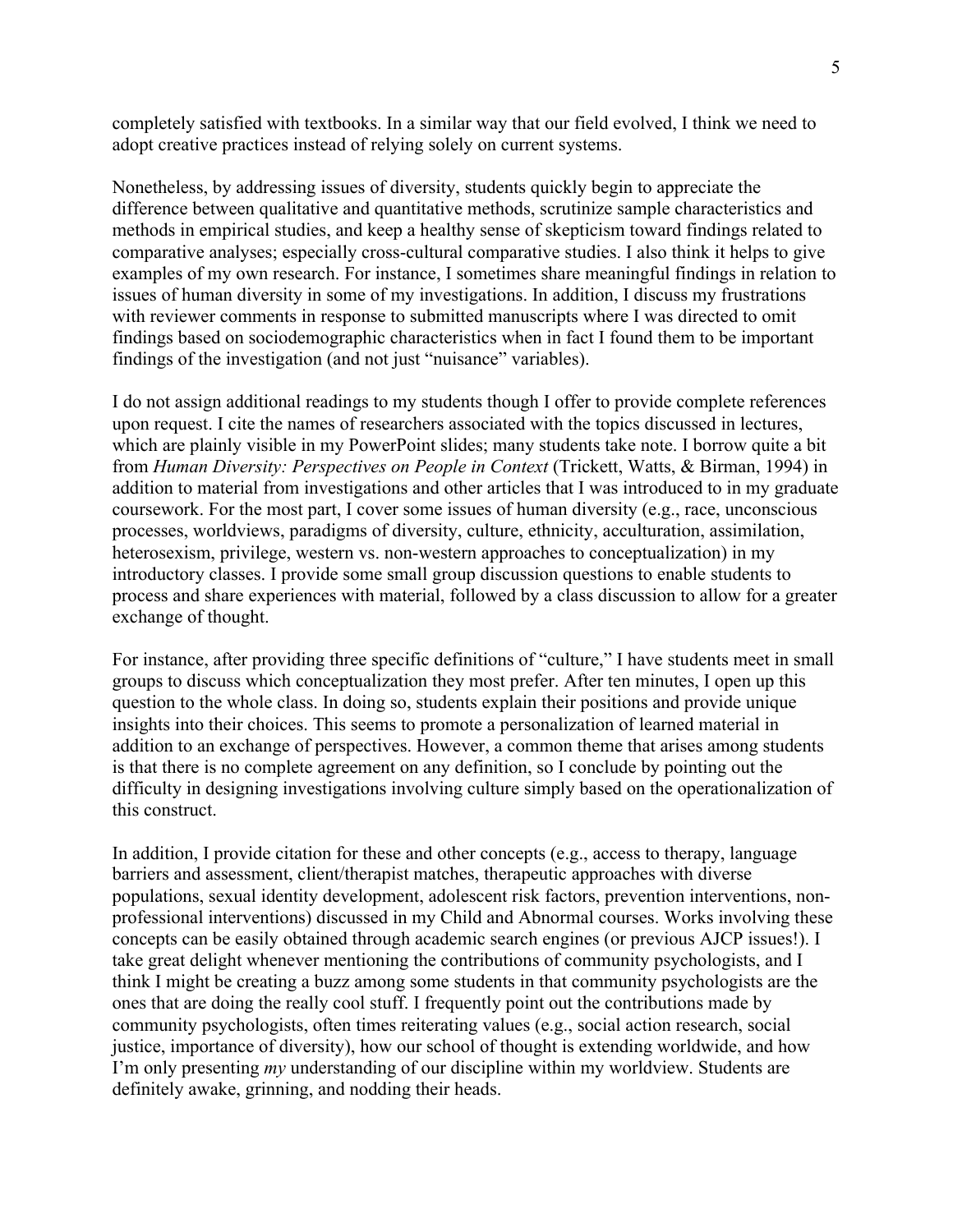I have little doubt that a number of students "feel me" when I say that community psychologists are like the "red-headed stepchildren" within psychology; because our ideas and efforts toward social justice are not always embraced by others. I also mention that our investigations sometimes are not well received because they suggest systems reform, which is an inherent threat to the status quo. I'm not surprised that these urban, non-mainstream, "southside" students take to such ideas quickly and with keen interest. I sense that they begin to understand difficulties related to reaching a consensus on important constructs (e.g., culture), and that the future is open in terms of extending what we know in terms of human diversity in relation to psychology. In sum, the manner in which I structure my lectures in addition to how I deliver my material seems effective in connecting students to some community psychology topics and values.

I have found that such planning prepares introductory students for a mandatory written assignment: the critique of an empirical article of their choice, due at the fifth week of the semester. Students are specifically directed to discuss in their papers how the topic of their article relates to issues of human diversity, and to discuss how and why the investigator(s) succeeded or failed in addressing these issues. Some students catch on immediately while others need some feedback in the form of written comments in their papers. I do not require "APA" style for two reasons: to avoid confusion with the "MLS" style they're learning in their English classes, and to encourage emphasis on substance than style. Altogether, I find students develop a critical approach toward appraising psychological research when I coordinate lectures and assignments in a deliberate and timely fashion. I might mention that this approach primes students in viewing psychological material with a discerning eye early on in the semester.

Lastly, I'd like to mention that I chose not to emphasize specific instructional strategies per se in this article because they might be limited to my academic context. I encourage others to explore ways to connect students to community psychology concepts/values by relating personal experience, and lack thereof, whenever appropriate. Dare to be creative...as long as you're being genuine.

## *Being of Service*

Furthermore, I believe it's equally important for me to carry myself as a community psychologist outside the classroom…aren't we known for living our values? I must say that I've had the great fortune of working with Winifred (Windy) Armstead-Hannah, the only other full-time psychology professor at my campus, who embraces several of our profession's core values. Although she is not a community psychologist by training, I have found that our values regarding our roles as educators in many respects are highly concordant; and as Jason (1997) has noted, such synergy can result in very positive outcomes.

I meet with Windy throughout the week and we frequently discuss ideas though phone chats when off campus. Together, we've worked on a number of projects and generated data to: better understand our students' learning needs and self-efficacy for education; add a new course to the schedule; offer courses in response to our students' needs. We have been recently working with publishing representatives in the past year to obtain a high quality, low-cost text for our introductory students; and as a result we've identified a most affordable text available to our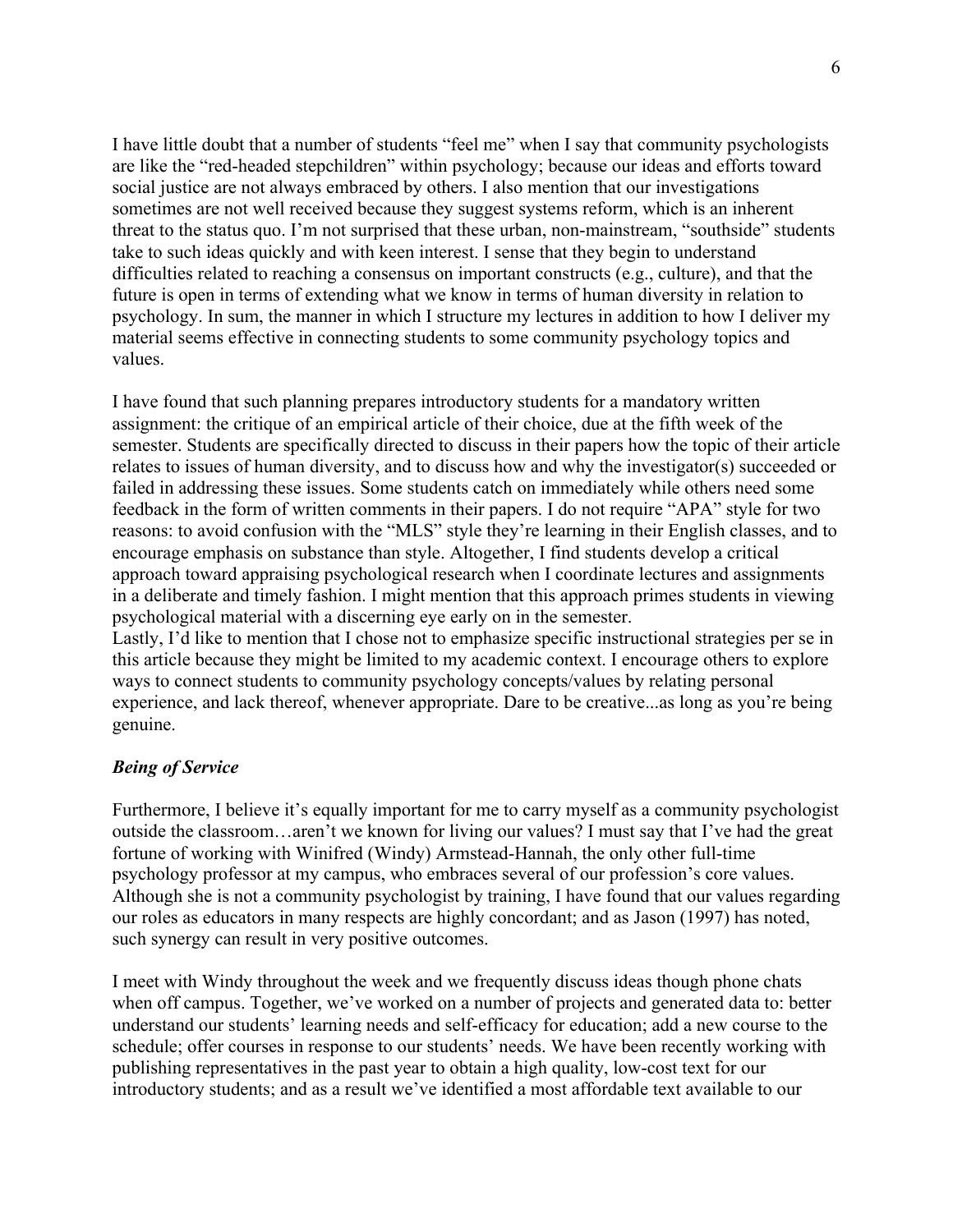students this fall. We feel that this is an important project because the majority of City Colleges of Chicago students' income is at the poverty level. In addition, it's my sense that students appreciate the forms of service we take when our actions have a direct benefit to them. We make a point of informing students of such actions, and this seems to encourage their involvement both inside and outside the classroom, such as in student clubs and organizations.

Two years ago we created an active Psychology Club that engages in several community-based service events throughout the year. Members seem transformed when they involve themselves in these activities as they tend to reinforce the individual's concern for one's community. The efforts of a very a strong, student-run organization such as our Psychology Club in the past couple years has had a second order effect in that it bridges students closer to their communities and in some cases provides them with opportunities for internships and paid employment. I frequently announce club meeting times/dates in class and occasionally provide brief reports on individual students who are involved in really neat projects. I think this gives some students the feeling that they, too, can get involved.

In addition, I periodically explain that involvement in student organizations and community projects is part of the entire educational experience; that merely coming to class, writing papers, and taking exams is only a fraction of it. I then encourage students to take full advantage of their tuition costs by becoming more involved in their college experience. We cannot assume that students, even the brightest and most promising ones, know this. I've found that making periodic announcements regarding various student club/organization activities nudges our students who are initially timid and unsure of the potential. However, I must confess that we have an active Director of Student Activities at Daley College, Melvin Anderson, who is most dedicated in helping numerous student organizations thrive. We informally meet quite often, and I find Mel's spirit toward student engagement to be uplifting and good for the soul. It may be worthwhile getting to know those involved with student organizations on your campus.

I mention my involvement with campus and community service during class sessions whenever appropriate because I feel that being of service is more of a way of life instead of an earmarked duty. For instance, I discuss my research findings on self-efficacy for education after reviewing exams because our students typically second-guess themselves in test-taking. I discuss how findings from a recent longitudinal investigation (among Daley students) revealed that increases in confidence in one's abilities to effectively engage in academic behaviors (e.g, test-taking, sharing insights in class discussions, seeking out professors during office hours, etc.) led to better academic outcomes. This research reinforces students' need to become more confident in their academic behaviors. Some students appreciate the fact that findings come from a most representative sample. Many students identify with their need to believe in their newfound abilities and this leads into short discussions on the topic. However, a number of students question why I would involve myself in this capacity when it's clearly something that most instructors are not doing. I simply tell them that my role, like theirs, is not limited to the classroom, and that higher education involves more than merely coming to class. Although our community training can prepare us to make contributions in a number of ways, I believe we need to serve as role models for our students in hopes that they too invest in their experiences *outside* the classroom.